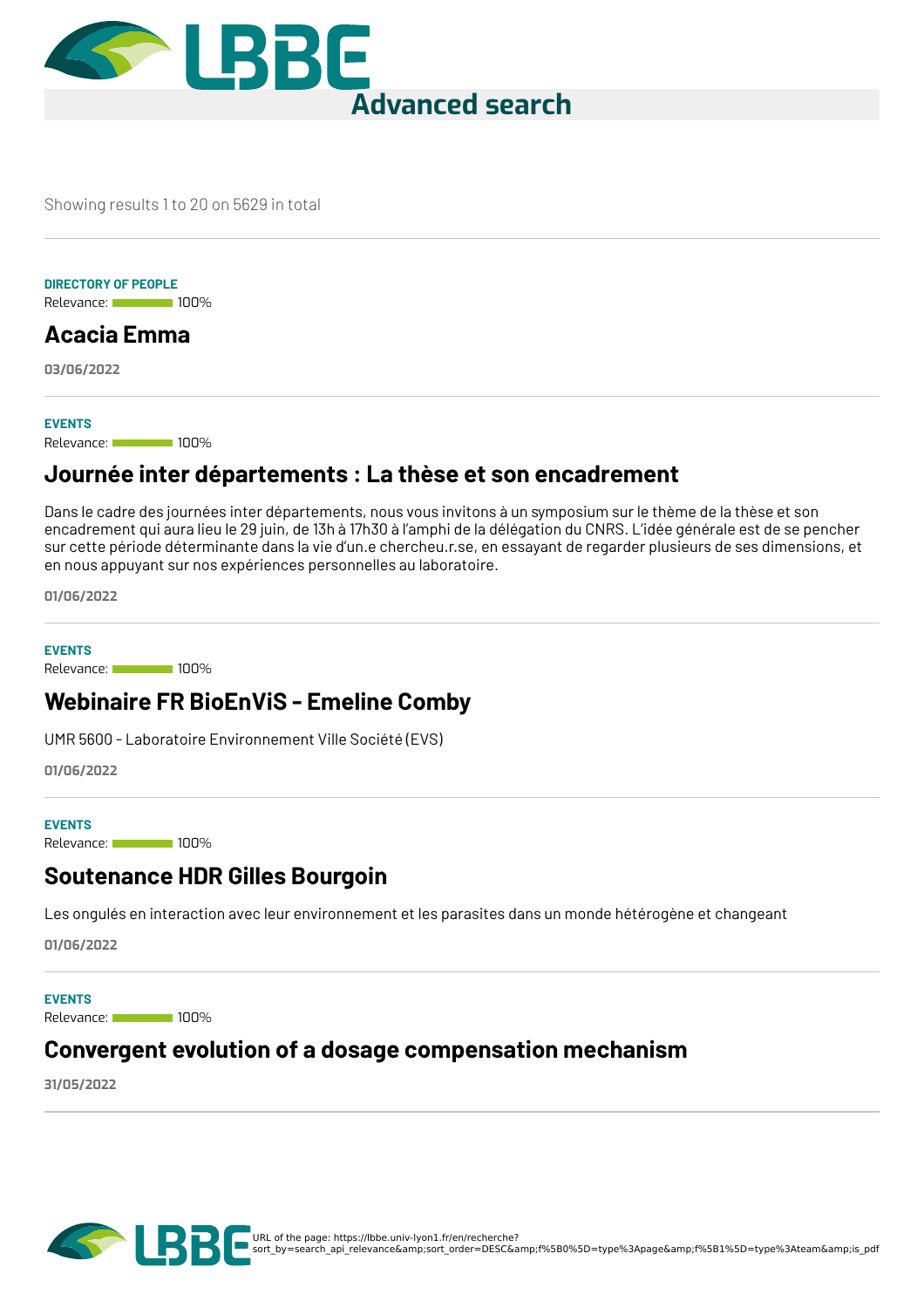

Relevance: 100% **PUBLICATIONS**

# **Temporal correlations among demographic parameters are ubiquitous but highly variable across species [\(https://hal.archives-ouvertes.fr/hal-03681629\)](https://hal.archives-ouvertes.fr/hal-03681629)**

Rémi Fay, Sandra Hamel, Martijn Pol, Jean-Michel Gaillard, Nigel yoccoz, Paul Acker, Matthieu Authier, Benjamin Larue, Christie Le Coeur, Kaitlin Macdonald, Alex Nicol‐harper, Christophe Barbraud, Christophe Bonenfant, Dirk van Vuren, Emmanuelle Cam, Karine Delord, Marlène Gamelon, Maria Moiron, Fanie Pelletier, Jay Rotella, Céline Teplitsky, Marcel Visser, Caitlin Wells, Nathaniel Wheelwright, Stéphanie Jenouvrier, Bernt‐erik Sæther

**31/05/2022**

#### **PUBLICATIONS**

Relevance: 100%

## **Recent advances in the development of the comet assay on the hemocytes of zebra mussels and its application in <eld studies for evaluating environmental genotoxicity [\(https://hal-normandie-univ.archives-ouvertes.fr/hal-03682096\)](https://hal-normandie-univ.archives-ouvertes.fr/hal-03682096)**

Marc Bonnard, Delahaut Laurence, Isabelle Bonnard, Maxime Louzon, Damien Rioult, Véronique Gaillet, Christelle Lopes, Benoît Xuereb, Alain Geffard

**31/05/2022**

#### **DIRECTORY OF PEOPLE**

Relevance: 100%

### **[Guyot](https://lbbe.univ-lyon1.fr/en/node/98039) Lou**

**26/05/2022**

#### **DIRECTORY OF PEOPLE**

Relevance: 100%

### **[Laporte](https://lbbe.univ-lyon1.fr/en/node/98038) Samuel**

**26/05/2022**

#### **DIRECTORY OF PEOPLE**

Relevance: 100%

#### **Orth [Sarah](https://lbbe.univ-lyon1.fr/en/node/98037)**

**26/05/2022**

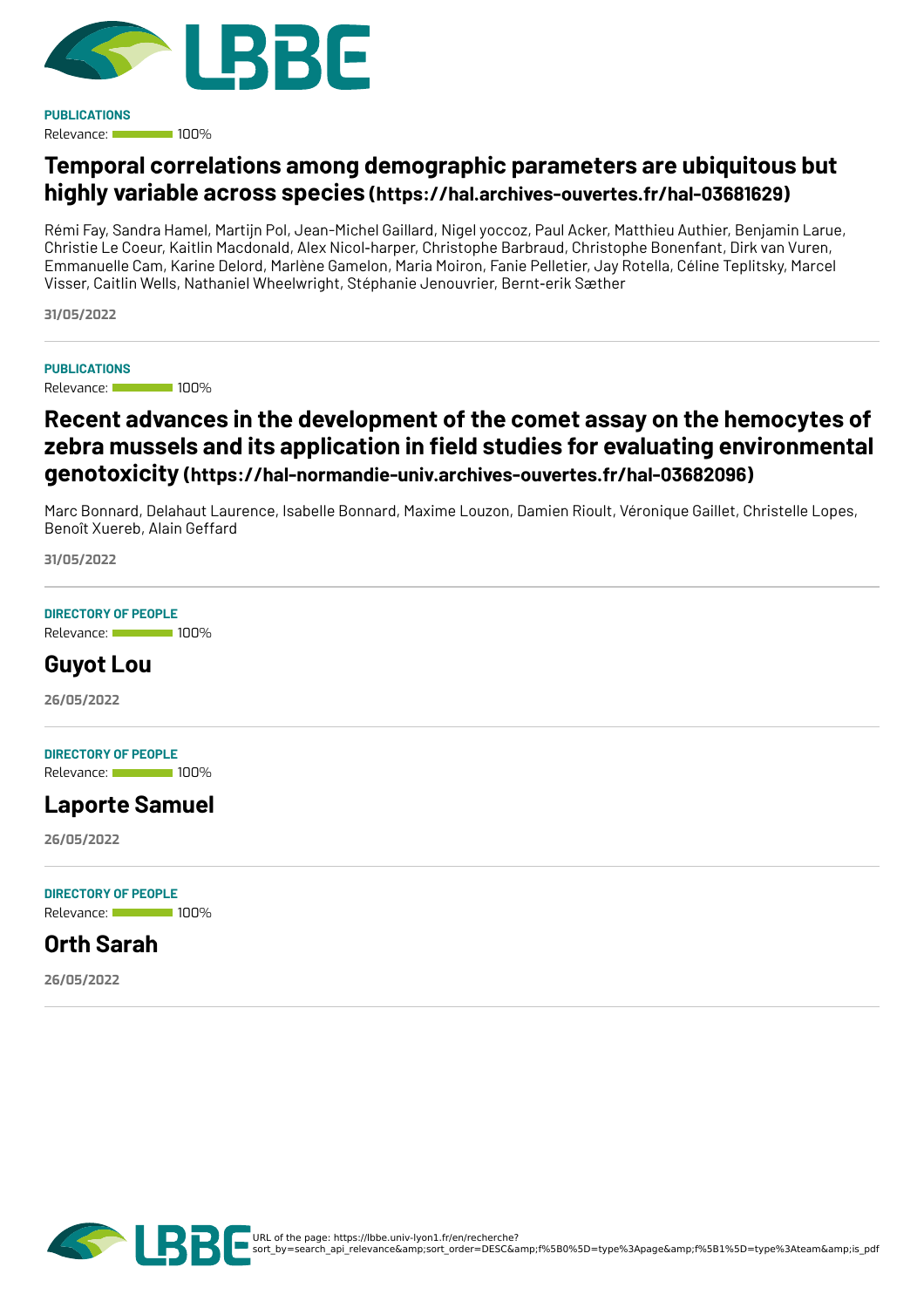

Relevance: 100% **EVENTS**

# **[Next-generation](https://lbbe.univ-lyon1.fr/en/node/97644) ecological risk assessment of chemical pollution on reptiles**

Chemical risk assessment is, to date, predominantly focussed on "single species – single compound" toxicity testing of short-lived species. This approach cannot practically be used to assess all possible wildlife-pollutant combinations, and particularly falls short when assessing risk for species with life histories that do not suit laboratory experimentation. Long-lived species such as sea turtles and crocodiles are one example. In this seminar, we will present ongoing work on the exposure and accumulation of organic pollutants in sea turtles and crocodiles, and the application of computer models that integrate ecology, physiology and ecotoxicology as a basis for risk assessment for such long-lived species.

**23/05/2022**

**NEWS**

Relevance: 100%

## **L'EquipEx [InfectioTron](https://lbbe.univ-lyon1.fr/en/node/97223) participe aux journées d'animation du CNRS INEE en organisant deux temps forts le jeudi 02 juin 2022**

- Une conférence invitée de Delphine Destoumieux (Université de Montpellier, Ifremer) à 16h sur le rôle de l'homme dans l'émergence des pathogènes en milieu marin

(Amphithéâtre de la Délégation Régionale du CNRS - 2 Avenue Albert Einstein, Villeurbanne)

- Une conférence grand public le soir à 18h sur les zoonoses à la Médiathèque du Bachut (Lyon 8)

**20/05/2022**

#### **DIRECTORY OF PEOPLE**

Relevance: 100%

### **[Thioulouse](https://lbbe.univ-lyon1.fr/en/annuaires-des-membres/thioulouse-jean) Jean**

**21/06/2021**

#### **DIRECTORY OF PEOPLE**

Relevance: 100%

# **[Charlat](https://lbbe.univ-lyon1.fr/en/directory-of-people/charlat-sylvain) Sylvain**

**10/03/2022**

**DIRECTORY OF PEOPLE**

#### Relevance: 100%

### **Péron [Guillaume](https://lbbe.univ-lyon1.fr/en/annuaire-des-membres/peron-guillaume)**

**15/02/2022**

Relevance: 100% **DIRECTORY OF PEOPLE**

## **Gibert [Patricia](https://lbbe.univ-lyon1.fr/en/directory-of-people/gibert-patricia)**

**26/08/2021**

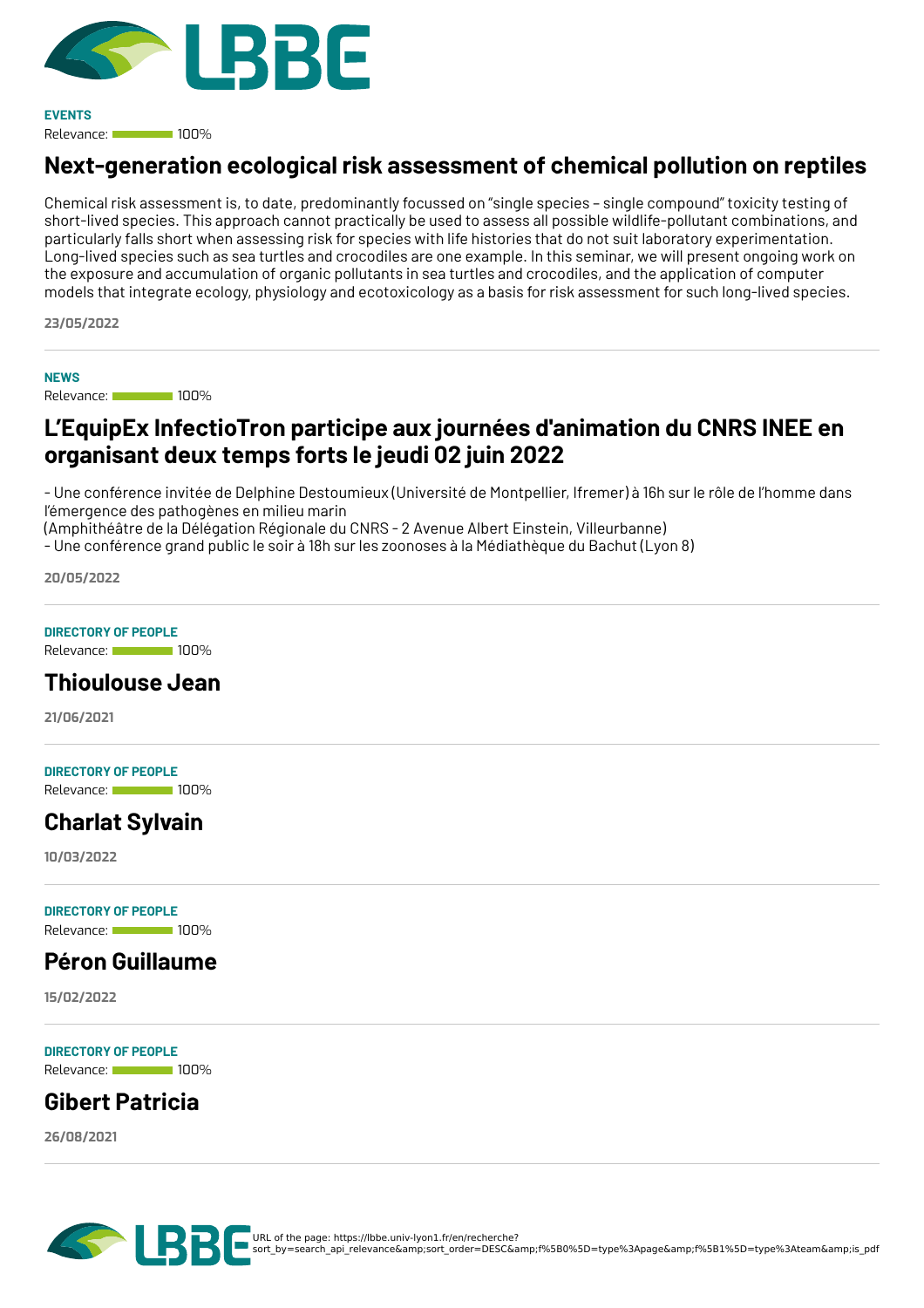

Relevance: 100% **DIRECTORY OF PEOPLE**

# **[Bardel-Danjean](https://lbbe.univ-lyon1.fr/en/node/5582) Claire**

**02/04/2020**

Relevance: 100% **DIRECTORY OF PEOPLE**

# **El [Filali](https://lbbe.univ-lyon1.fr/en/node/5581) Adil**

**02/04/2020**

Relevance: 100% **DIRECTORY OF PEOPLE**

**[Bonadona](https://lbbe.univ-lyon1.fr/en/node/5580) Valérie**

**02/04/2020**

#### **DIRECTORY OF PEOPLE**

Relevance: 100%

# **Lasset [Christine](https://lbbe.univ-lyon1.fr/en/node/5579)**

**02/04/2020**

#### **RESULTS FILTER**

#### **Par types de contenus**

- [Basic](https://lbbe.univ-lyon1.fr/en/recherche?sort_by=search_api_relevance&%253Bsort_order=DESC&%253Bf%255B0%255D=type%253Apage&%253Bf%255B1%255D=type%253Ateam&%253Bis_pdf=true&f%255B0%255D=type%253Apage) page (79)
- [Department](https://lbbe.univ-lyon1.fr/en/recherche?sort_by=search_api_relevance&%253Bsort_order=DESC&%253Bf%255B0%255D=type%253Apage&%253Bf%255B1%255D=type%253Ateam&%253Bis_pdf=true&f%255B0%255D=type%253Adepartment)

(5)

- [Directory](https://lbbe.univ-lyon1.fr/en/recherche?sort_by=search_api_relevance&%253Bsort_order=DESC&%253Bf%255B0%255D=type%253Apage&%253Bf%255B1%255D=type%253Ateam&%253Bis_pdf=true&f%255B0%255D=type%253Adirectorypeople) of people (228)
- > [Events](https://lbbe.univ-lyon1.fr/en/recherche?sort_by=search_api_relevance&%253Bsort_order=DESC&%253Bf%255B0%255D=type%253Apage&%253Bf%255B1%255D=type%253Ateam&%253Bis_pdf=true&f%255B0%255D=type%253Aevent) (733)
- > [News](https://lbbe.univ-lyon1.fr/en/recherche?sort_by=search_api_relevance&%253Bsort_order=DESC&%253Bf%255B0%255D=type%253Apage&%253Bf%255B1%255D=type%253Ateam&%253Bis_pdf=true&f%255B0%255D=type%253Anews) (338)
- > [Photo/video](https://lbbe.univ-lyon1.fr/en/recherche?sort_by=search_api_relevance&%253Bsort_order=DESC&%253Bf%255B0%255D=type%253Apage&%253Bf%255B1%255D=type%253Ateam&%253Bis_pdf=true&f%255B0%255D=type%253Agallery) gallery (1)
- > [Publications](https://lbbe.univ-lyon1.fr/en/recherche?sort_by=search_api_relevance&%253Bsort_order=DESC&%253Bf%255B0%255D=type%253Apage&%253Bf%255B1%255D=type%253Ateam&%253Bis_pdf=true&f%255B0%255D=type%253Apublications) (4227)
- $\sum_{i=1}^{n}$ (18)